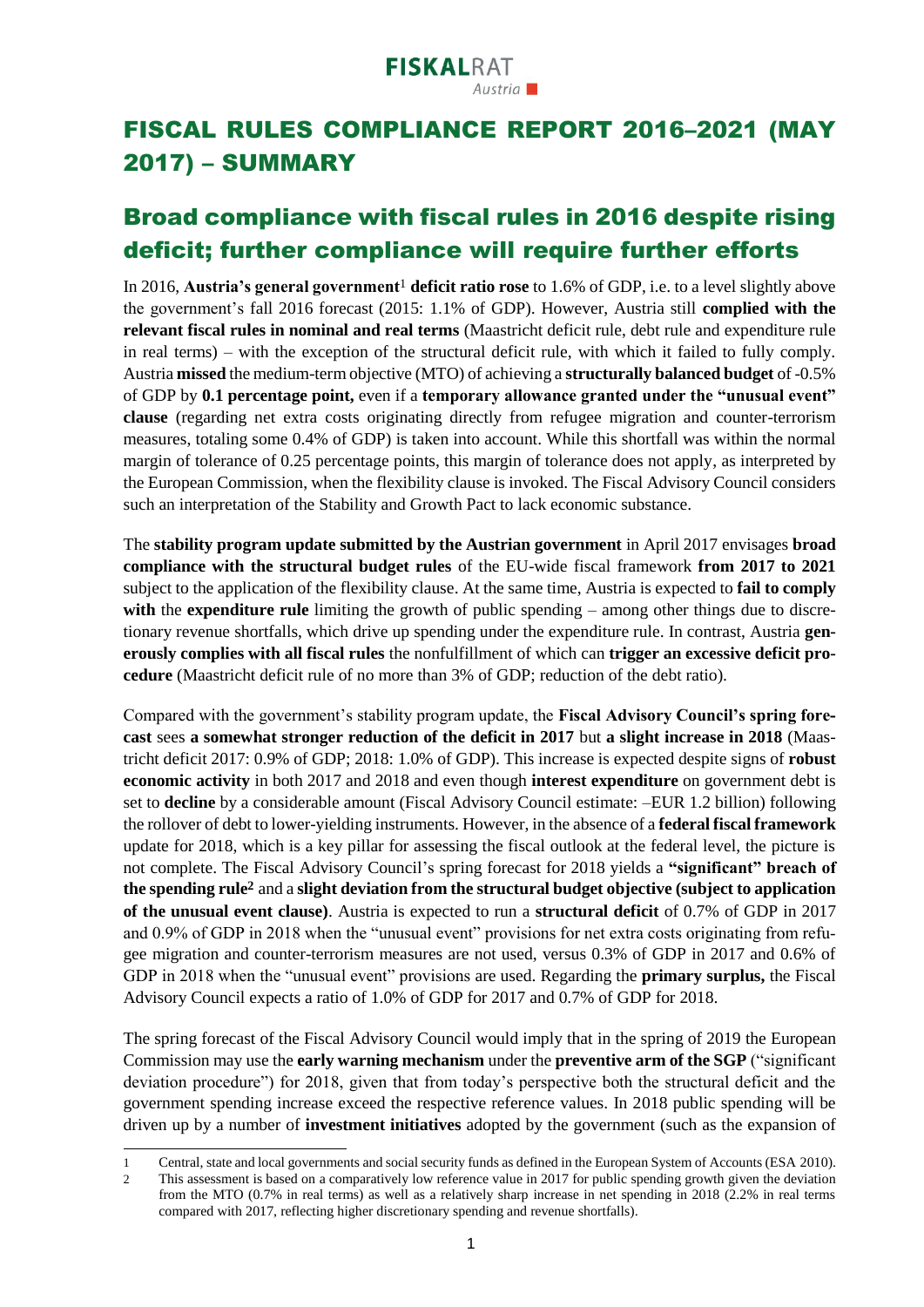

broadband infrastructure, a municipal investment program, a set of measures to boost business start-ups and the development of railroad infrastructure; adding up to additional spending of EUR 0.6 billion). At the same time the tax intake is affected by a range of measures including **cuts of nonwage labor costs** (decrease in contributions to the family burden equalization fund, creating additional revenue shortfalls of EUR 0.5 billion) as well as **one-off** revenue-related **developments** (payments under the revenue sharing framework related to the bank tax frontloaded to 2017). Moreover, the **Austrian government's work program for 2017–2018 released in January 2017** specifies a number of measures – including **bonus payments for hiring eligible individuals** (equivalent to 50% of nonwage labor costs for new hires during the first three years) and the **50+ employment initiative at the municipality level for 20.000** long-term unemployed – without having identified relevant cost-offsetting measures. In its forecast, the Fiscal Advisory Council assumes that the discretionary spending plans of the government will increase the budget deficit by 0.2% of GDP in 2017 and by another 0.5% in 2018.

**According to the Fiscal Advisory Council's spring forecast,** the intended budgetary path is set to **deviate from EU requirements under the preventive arm of the SGP** in **2018**, unless government **measures to contain spending growth** become effective in 2018. In the opinion of the Fiscal Advisory Council it would be necessary to include the spending plans outlined in the government's work program for 2017–2018 in the fiscal framework and to make sure that the underlying cost will be compensated fully by offsetting measures – as planned.

Both the stability program update as well as the Fiscal Advisory Council's forecast are based on the WIFO outlook of March 2017 projecting real growth rates of 2.0% for 2017 and 1.8% for 2018. **Forecast risks on the upside** relate to the pace of economic growth and labor market developments. **Downside fiscal risks** include – apart from the climate of **geopolitical uncertainty** combined with rising protectionist sentiment – above all **the impact of commitments that may be made prior to the parliamentary elections scheduled** for October 2017 ("pre-election gifts"). Legislative proposals with medium- to longterm economic and financial consequences **should be adopted only on the basis of impact assessments**.

To ensure compliance with fiscal requirements in years to come, Austria must continue to **implement stability-oriented fiscal policies that are supportive of growth** while **reinforcing structural reform**. The Fiscal Advisory Council supports all initiatives that are expected to support a **sustained growth of potential output** and **employment** (above all structural reforms of the education system, public infrastructure investment as well as measures to reduce the tax burden on labor and ease small business regulations). These measures should be accompanied by **countercyclical fiscal policies** aimed at achieving budget surpluses in economically good times (positive output gap) and budget overspending in economically bad times (negative output gap). With the economy in recovery, there is currently no need for additional fiscal stimulus. At the same time, it would be advisable to support the recovery by ensuring a stable policy framework.

Top priorities include measures to enhance **efficiency**, especially in areas in which **central, regional and local authorities** share responsibilities, such as **education, health care, long-term care, local public transport** as well as the government's objectives of **reallocating intergovernmental functions and raising the effective retirement age**. Continuing with cost containment in **health care and long-term care** agreed in the Fiscal Sharing Agreement of 2017 (limiting additional spending growth in the health care sector to 3.2% by 2021 (starting with 3.6% 2017), and in the long-term care sector to 4.6%) requires efficiency-enhancing measures, such as shifting health services from inpatient to outpatient care, offering more mobile nursing services, reconciling medication across the continuum of care, offering additional measures to harmonize supply structures and quality as well as improving transparency in the field of health and long-term care. With regard to the **education system,** the negotiated reform project designed to strengthening school autonomy by supporting school cluster development and integrated forms of allday schooling should be implemented without delay. With regard to local public transport, increased